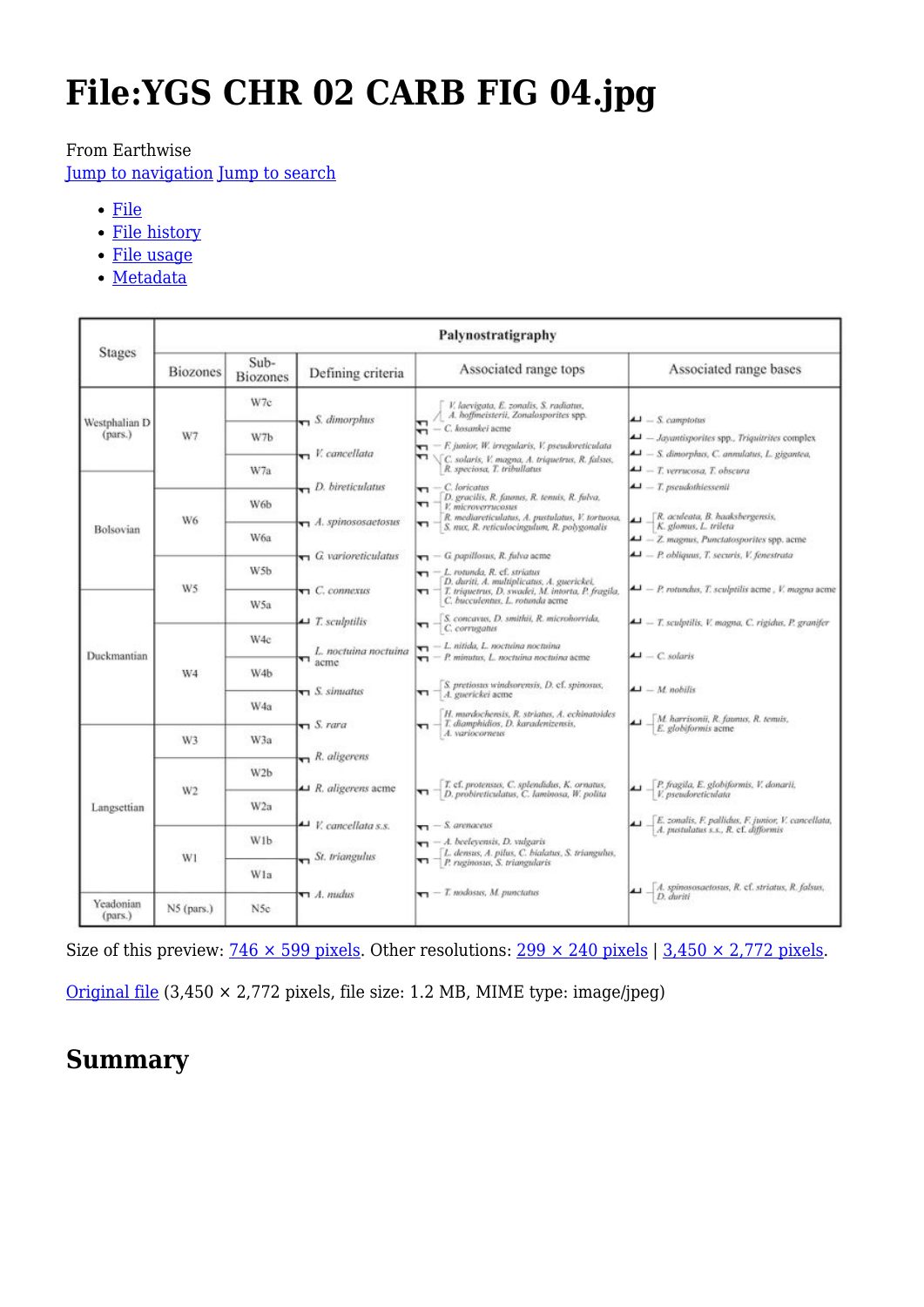| description | <b>English:</b> Figure 4 North Sea Westphalian biozones. No vertical scale implied.<br>From: Carboniferous hydrocarbon resources: the southern North Sea and<br>surrounding onshore areas, edited by J. D. Collinson, D. J. Evans, D. W.<br>Holliday, N. S. Jones. Published as volume 7 in the Occasional Publications<br>series of the Yorkshire Geological Society, Copyright Yorkshire Geological<br>Society 2005. |
|-------------|------------------------------------------------------------------------------------------------------------------------------------------------------------------------------------------------------------------------------------------------------------------------------------------------------------------------------------------------------------------------------------------------------------------------|
|             | <b>source</b> Yorkshire Geological Society                                                                                                                                                                                                                                                                                                                                                                             |
|             | <b>author</b> D. McLean, B. Owens, R. Neves                                                                                                                                                                                                                                                                                                                                                                            |

# **Licencing**

{{subst:Custom license marker added by UW}}

#### **Copyright for images in Yorkshire Geological Society publications on Earthwise is as follows:**

Images may be reproduced free of charge for any non-commercial use in any format or medium provided it is reproduced accurately and not used in a misleading or derogatory context. Where any images on this site are being republished or copied to others, the source of the material must be identified and the copyright status acknowledged with the relevant attribution.

For all other uses of the images including commercial use please contact the Yorkshire Geological Society

#### **Further copyright information for images from specific books and attribution statements: Yorkshire rocks and landscape**

Images are Copyright Yorkshire Geological Society.

Attribution statement: Image from 'Yorkshire rocks and landscape: a field guide.' Yorkshire Geological Society 2006. [www.yorksgeolsoc.org.uk](http://www.yorksgeolsoc.org.uk)

#### **Northumbrian rocks and landscape**

Images are Copyright Karen Atkinson and Colin Scrutton.

Attribution statement: Image from 'Northumbrian rocks and landscape: a field guide.' Yorkshire Geological Society 2004. [www.yorksgeolsoc.org.uk](http://www.yorksgeolsoc.org.uk)

Carboniferous hydrocarbon resources: the southern North Sea and surrounding onshore areas Images are Copyright Yorkshire Geological Society.

Attribution statement: Image from 'Carboniferous hydrocarbon geology.' Yorkshire Geological Society 2005. [www.yorksgeolsoc.org.uk](http://www.yorksgeolsoc.org.uk)

# **File history**

Click on a date/time to view the file as it appeared at that time.

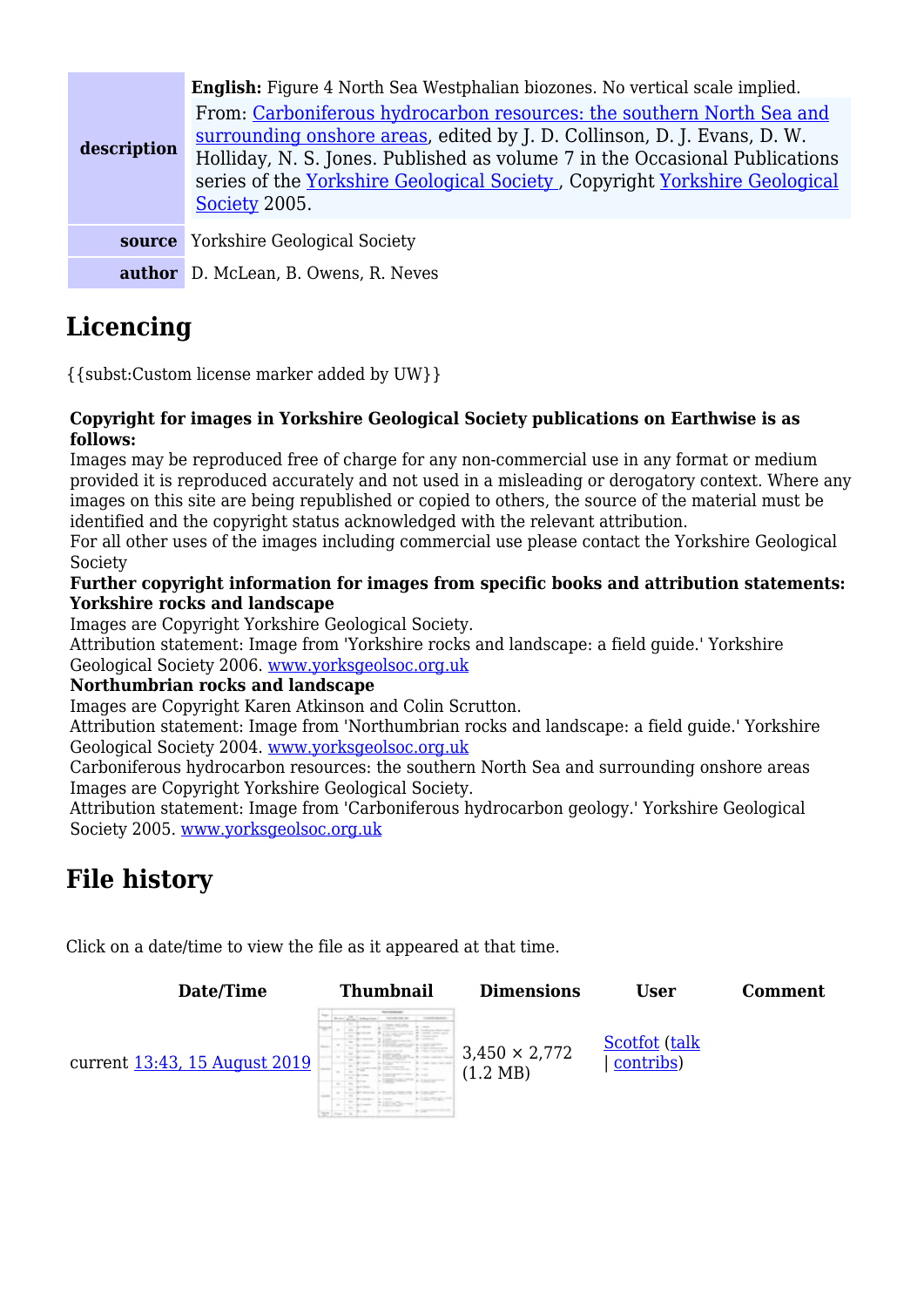

| [contribs\)](http://earthwise.bgs.ac.uk/index.php/Special:Contributions/Scotfot)

[Scotfot](http://earthwise.bgs.ac.uk/index.php/User:Scotfot) [\(talk](http://earthwise.bgs.ac.uk/index.php/User_talk:Scotfot) User created page with UploadWizard

You cannot overwrite this file.

# **File usage**

The following page links to this file:

[Carboniferous miospore biostratigraphy of the North Sea](http://earthwise.bgs.ac.uk/index.php/Carboniferous_miospore_biostratigraphy_of_the_North_Sea)

# **Metadata**

This file contains additional information, probably added from the digital camera or scanner used to create or digitise it.

If the file has been modified from its original state, some details may not fully reflect the modified file.

**Unique ID of original document** 49F49BF7D1EAD775CA772F3971724C8C **Date and time of digitising** 17:39, 7 August 2019 File change date and time 13:03, 13 August 2019 **Date metadata was last modified** 13:03, 13 August 2019 **IIM version** 13,152 Retrieved from '[http://earthwise.bgs.ac.uk/index.php?title=File:YGS\\_CHR\\_02\\_CARB\\_FIG\\_04.jpg&oldid=42154'](http://earthwise.bgs.ac.uk/index.php?title=File:YGS_CHR_02_CARB_FIG_04.jpg&oldid=42154) [Categories:](http://earthwise.bgs.ac.uk/index.php/Special:Categories)

- [License tags](http://earthwise.bgs.ac.uk/index.php/Category:License_tags)
- [Uploaded with UploadWizard](http://earthwise.bgs.ac.uk/index.php/Category:Uploaded_with_UploadWizard)

# **Navigation menu**

### **Personal tools**

- Not logged in
- [Talk](http://earthwise.bgs.ac.uk/index.php/Special:MyTalk)
- [Contributions](http://earthwise.bgs.ac.uk/index.php/Special:MyContributions)
- [Log in](http://earthwise.bgs.ac.uk/index.php?title=Special:UserLogin&returnto=File%3AYGS+CHR+02+CARB+FIG+04.jpg&returntoquery=action%3Dmpdf)
- [Request account](http://earthwise.bgs.ac.uk/index.php/Special:RequestAccount)